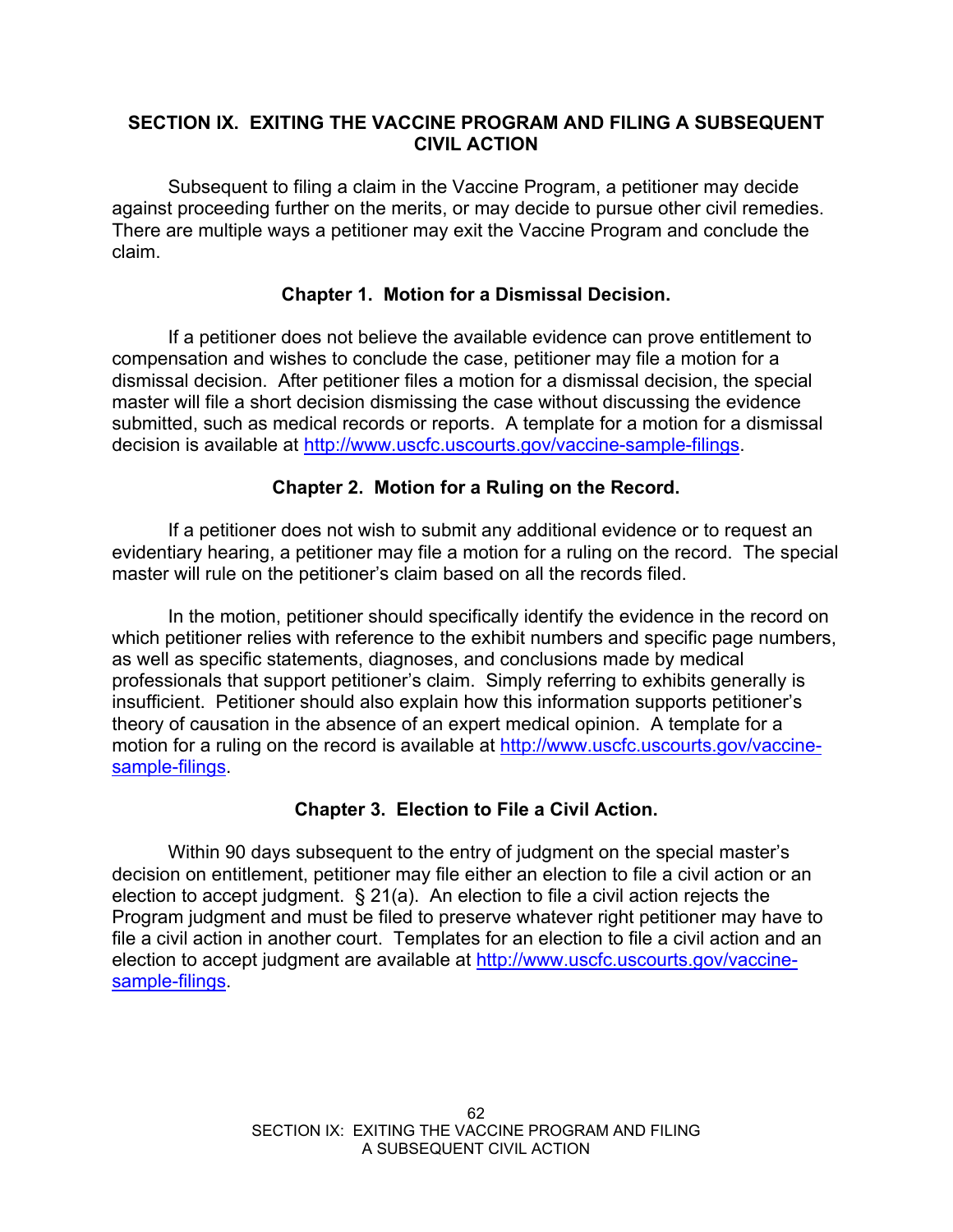### **Chapter 4. Voluntary Dismissals.**

A. Voluntary Dismissal before Respondent's Rule 4 Report.

 If a petitioner wishes to dismiss his or her claim voluntarily and withdraw from the Vaccine Program and the respondent's report has not yet been filed, petitioner may file a notice of voluntary dismissal. *See* Vaccine Rule 21(a)(1)(A). A template for a notice of voluntary dismissal is available at

http://www.uscfc.uscourts.gov/vaccine-sample-filings.

B. Stipulation of Dismissal.

 Alternatively, with respondent's consent, petitioner may file a stipulation of dismissal when petitioner wishes to withdraw from the Vaccine Program. The stipulation of dismissal must be signed by petitioner and then sent to respondent's counsel at the Department of Justice for review and signature. *See* Vaccine Rule 21(a)(1)(B). Typically, respondent's counsel will then file the stipulation with the court. A template stipulation of dismissal is available at http://www.uscfc.uscourts.gov/vaccinesample-filings.

C. Effect of Voluntary Dismissal.

 A dismissal pursuant to a notice of dismissal or a stipulation of dismissal is typically without prejudice. However, the special master may in his or her discretion deem the notice or stipulation to operate as a final adjudication on the merits if petitioner has previously dismissed the same claim. *See* Vaccine Rule 21(a)(2). Subsequent to the filing of the notice or stipulation of dismissal, the special master will file an order concluding proceedings to close petitioner's case, but no decision or judgment will be entered. *See* Vaccine Rule 21(a)(3). Thus, counsel should be aware that a notice of voluntary withdrawal or a stipulation of dismissal may not suffice to permit a petitioner to pursue a traditional tort remedy in another court.

# **Chapter 5. Withdrawal in the Absence of a Timely Decision.**

 When the statutory time period for the special master's submission of a decision expires without the filing of a decision by the special master, a petitioner may elect to withdraw from Program proceedings and pursue a traditional tort remedy. *See* § 21(b)(1). The statute provides the special master with 240 days in which to file the decision, which may be extended by requests for suspension, up to 420 days from the date of filing the petition. *See* § 12(g); § 12(d)(3)(C); Vaccine Rule 10(b).

 If the special master fails to issue a decision within the statutory time period, the special master will ordinarily issue a formal notice informing petitioner of this fact. *See* § 12(g); Vaccine Rule 10(d)(1). The petitioner should, within 30 days, file a notice indicating an intent either to continue in the Program or to withdraw. *See* § 21(b); Vaccine Rule 10(d)(2). If a petitioner elects to withdraw from the Vaccine Program, the

> 63 SECTION IX: EXITING THE VACCINE PROGRAM AND FILING A SUBSEQUENT CIVIL ACTION